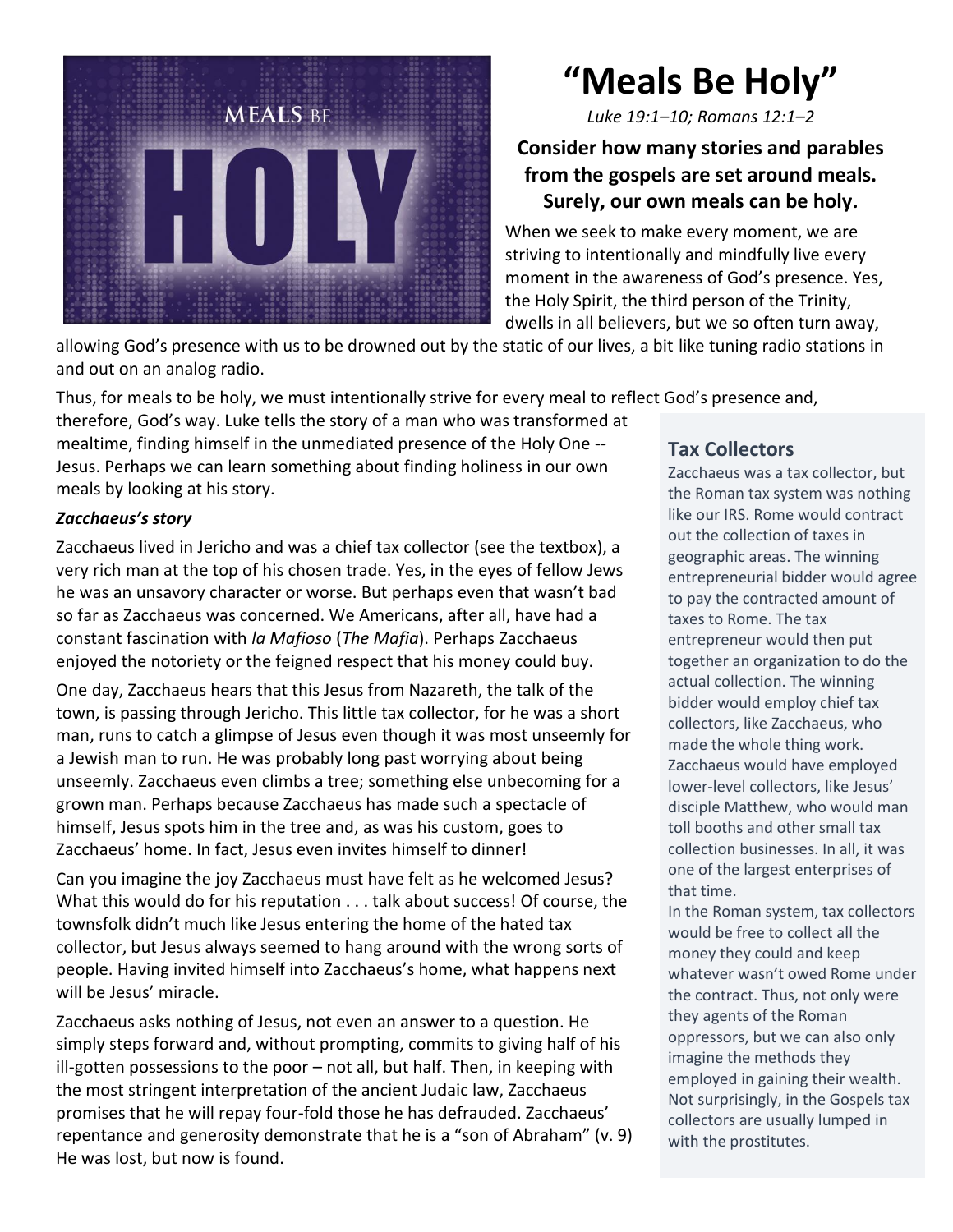Notice that Jesus does not ask Zacchaeus to give up all he has. Nor does it seem that Zacchaeus abandoned his life to follow Jesus. Rather, Zacchaeus is redeemed in his life. He is transformed within the life he is living. By God's grace, Zacchaeus points his transformed life toward repentance and away from exploitation. He will be generous to the poor. He will make amends to those he has wronged. He will stay a tax collector, but he will now conduct himself with honor and justice. He will heed John the Baptist's teachings to tax collectors: "Collect no more than the amount prescribed for you" (Luke 3:13). Zacchaeus will "bear fruits worthy of repentance" (Luke 3:8). Even after giving away half of his wealth and making reparations, Zacchaeus would have still been a wealthy and powerful man. But now, he will use his wealth and power and talents for God's purposes. He will be a force for good, pointing others toward just and generous lives.

#### *Metamorphosis*

In his book, *Finding the Life You've Always Wanted*, John Ortberg helps us to understand what we are really talking about when we speak of "spiritual growth" or "spiritual formation." It is not as if we lead a "spiritual life" that is compartmentalized from the rest of our life. Rather, when we speak of our spiritual life, we are speaking of the very center of who we are. It is the sum, not a part, of the person God created us to be. There is no authentic spiritual life that is lived on the margins, no Christian spirituality that can be dabbled in. There are no cookbooks or formulae that comprise this life. Rather, it is about a complete metamorphosis,<sup>1</sup> a transformation from our self-centered selves to Christ-centered selves. It is no less a transformation than the metamorphosis of a caterpillar into a butterfly. It is transformation that Paul speaks of in today's passage from Romans, which you might take a few moments to read again. N. T. Wright observes:

The key to it all is the transforming of the mind. Many Christians in today's world never come to terms with this. They hope they will be able to live up to something like Christian standards while still thinking the way the rest of the world thinks. It can't be done. Paul's analysis of human rebellion against God in 1:18–32 included a fair amount of wrong thinking. Having the mind renewed by the persuasion of the Spirit is the vital start of that true human living which is God's loving will for all his children.<sup>2</sup>

Similarly, Paul's mission to the Gentiles is to preach "the Gospel of God" and "bring about the obedience of faith" (Romans 1:1,5). This obedience is not about following a bunch of rules, nor forcing ourselves to be kind or just or humble because that is what Jesus said to do. The obedience of faith is about doing as Christ would have us do because we want to. We have been made so that we can truly love from a desiring heart. We seek genuine transformation so that we will no longer have to try to reflect the light of Christ to others, but so that we will simply be the light. A light bulb doesn't have to try to make light, it simply does so. Are we a light for others?

### *The heart of our lives with God*

This transformation, this renewing of our entire selves so that we might each become the unique person that God created, is the essence of our life with God. Hence, Soren Kierkegaard's insightful prayer, "And now Lord, with your help I will become myself." The Christian life, the life lived before God, is less about doing the right things than it is *becoming the right person*.

Hence, so much of this transformation is made of the mundane -- making laundry, diapers, and meals holy, so that we never experience this world in the same way again.

<sup>&</sup>lt;sup>1</sup> "Metamorphosis" comes from the Greek, *metamorphoo*: "Do not be conformed to this world, but be transformed (*metamorphoo*) by the renewing of your minds, . . ." (Romans 12:2). *Metamorphoo* is derived from the Greek word, *morphoo*, which means "to form" or "to fashion." It is used once in the NT (Gal. 4:19) where Paul compares our growth in Christ to our formation in the womb. In his *Theological Dictionary of the New Testament* entry on *morphoo*, G. Kittel writes, "This growth is an ongoing process, both open and secret, both gift and task, with maturity as the goal."

<sup>2</sup> Wright, N.T. (2004). *Paul for Everyone: Romans, Part 2: Chapters 9-16* (pp. 69–70). London: Society for Promoting Christian Knowledge.